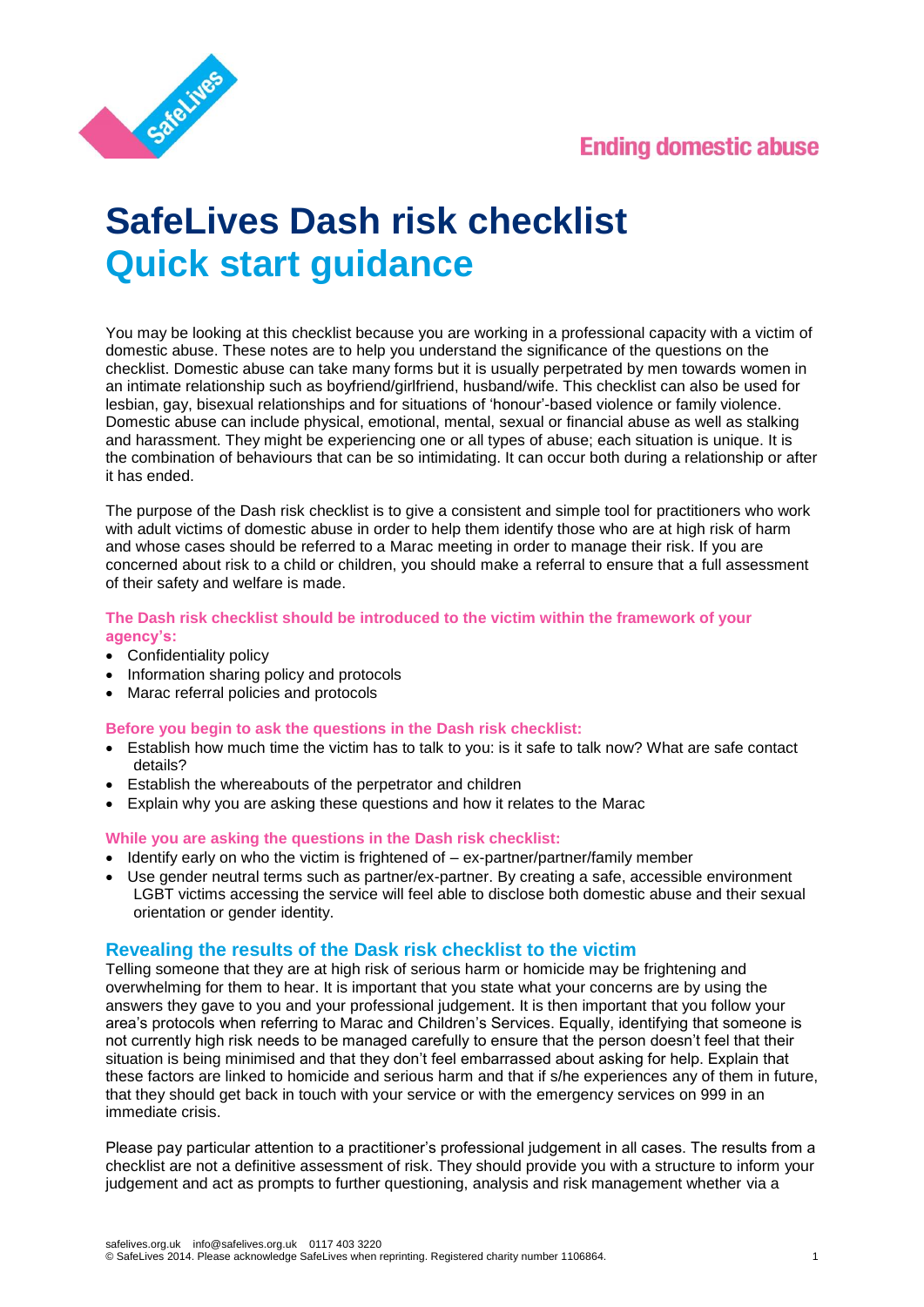#### Marac or in another way. **The responsibility for identifying your local referral threshold rests with your local Marac.**

#### **Resources**

Be sure that you have an awareness of the safety planning measures you can offer, both within your own agency and other agencies. Be familiar with local and national resources to refer the victim to, including specialist services. The following websites and contact details may be useful to you:

- **National Domestic Violence Helpline** (tel: 0808 2000 247) for assistance with refuge accommodation and advice.
- **'Honour' Helpline** (tel: 0800 5999247) for advice on forced marriage and 'honour' based violence.
- **Sexual Assault Referral Centres** [\(http://www.rapecrisis.org.uk/Referralcentres2.php\)](http://www.rapecrisis.org.uk/Referralcentres2.php) for details on SARCs and to locate your nearest centre.
- **Broken Rainbow** (tel: 08452 604460 / web: [www.brokenrainbow.org.uk\)](https://caada.sharepoint.com/Projects/Rebrand/Team%20folders%20for%20rebranded%20materials/Programmes/Programmes%20-%20CAADA-DASH%20RIC/Stage%202%20-%20rebranded/2.%20Ready%20to%20use/www.brokenrainbow.org.uk) for advice for LGBT victims) for advice and support for LGBT victims of domestic abuse.

## **Asking about types of abuse and risk factors**

#### **Physical abuse**

We ask about physical abuse in questions 1, 10, 11, 13, 15, 18, 19 and 23.

- Physical abuse can take many forms from a push or shove to a punch, use of weapons, choking or strangulation.
- You should try and establish if the abuse is getting worse, or happening more often, or the incidents themselves are more serious. If your client is not sure, ask them to document how many incidents there have been in the last year and what took place. They should also consider keeping a diary marking when physical and other incidents take place.
- Try and get a picture of the range of physical abuse that has taken place. The incident that is currently being disclosed may not be the worst thing to have happened.
- The abuse might also be happening to other people in their household, such as their children or siblings or elderly relatives.
- Sometimes violence will be used against a family pet.
- If an incident has just occurred the victim should call 999 for assistance from the police. If the victim has injuries they should try and get them seen and documented by a health professional such as a GP or A&E nurse.

#### **Sexual abuse**

We ask about whether the victim is experiencing any form of sexual abuse in question 16.

- Sexual abuse can include the use of threats, force or intimidation to obtain sex, deliberately inflicting pain during sex, or combining sex and violence and using weapons.
- If the victim has suffered sexual abuse you should encourage them to get medical attention and to report this to the police. See above for advice on finding a Sexual Assault Referral Centre which can assist with medical and legal investigations.

#### **Coercion, threats and intimidation**

Coercion, threats and intimidation are covered in questions 2, 3, 6, 8, 14, 17, 18, 19, 23 and 24.

- It is important to understand and establish: the fears of the victim/victims in relation to what the perpetrator/s may do; who they are frightened of and who they are frightened for (e.g. children/siblings). Victims usually know the abuser's behaviour better than anyone else which is why this question is significant.
- In cases of 'honour' based violence there may be more than one abuser living in the home or belonging to the wider family and community. This could also include female relatives.

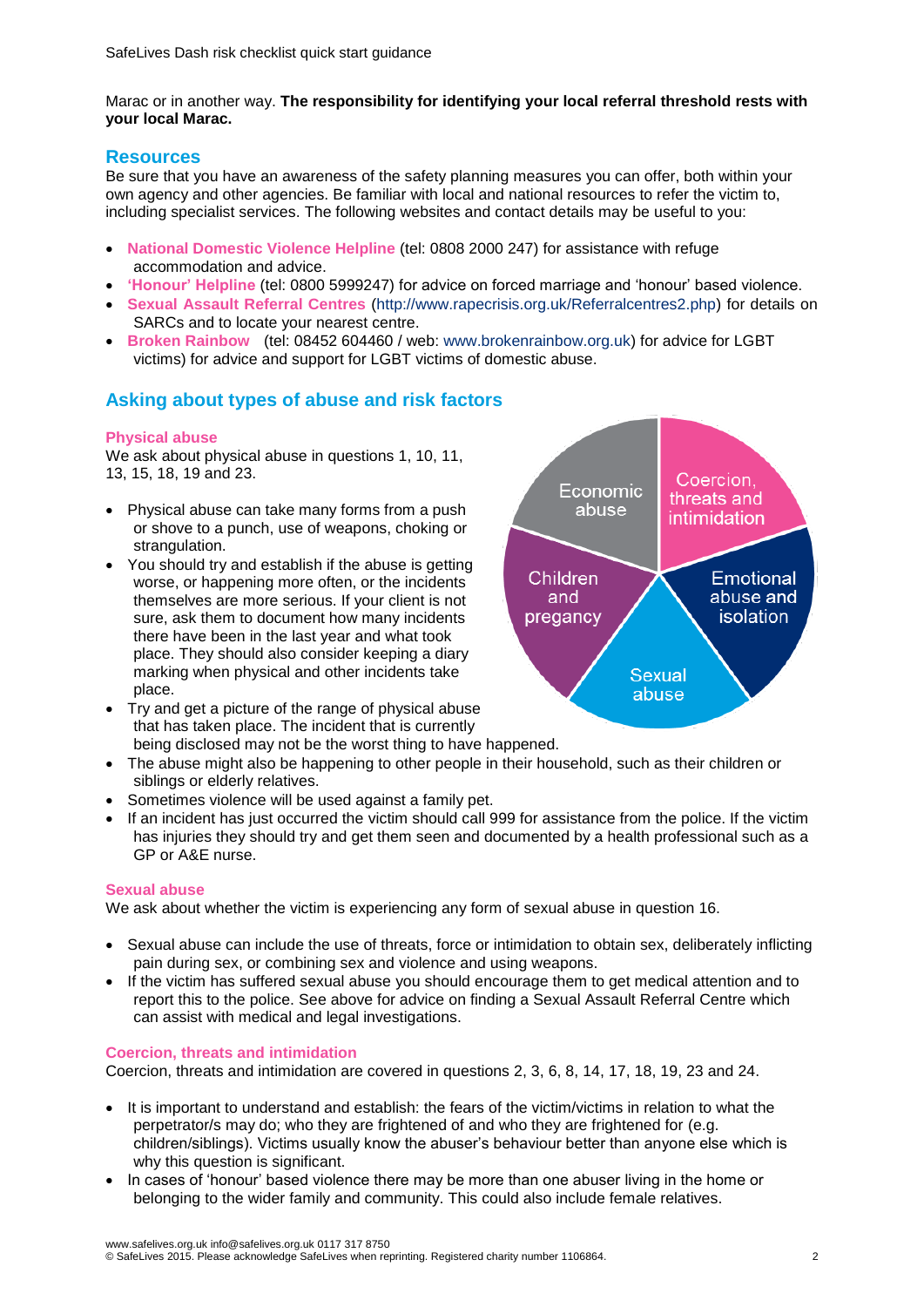- Stalking and harassment becomes more significant when the abuser is also making threats to harm themselves, the victim or others. They might use phrases such as "If I can't have you no one else can…"
- Other examples of behaviour that can indicate future harm include obsessive phone calls, texts or emails, uninvited visits to the victim's home or workplace, loitering and destroying/vandalising property.
- Advise the victim to keep a diary of these threats, when and where they happen, if anyone else was with them and if the threats made them feel frightened.
- Separation is a dangerous time: establish if the victim has tried to separate from the abuser or has been threatened about the consequences of leaving. Being pursued after separation can be particularly dangerous.
- Victims of domestic abuse sometimes tell us that the perpetrators harm pets, damage furniture and this alone makes them frightened without the perpetrator needing to physically hurt them. This kind of intimidation is common and often used as a way to control and frighten.
- Some perpetrators of domestic abuse do not follow court orders or contact arrangements with children. Previous violations may be associated with an increase in risk of future violence.
- Some victims feel frightened and intimidated by the criminal history of their partner/ex-partner. It is important to remember that offenders with a history of violence are at increased risk of harming their partner, even if the past violence was not directed towards intimate partners or family members, except for 'honour'-based violence, where the perpetrator(s) will commonly have no other recorded criminal history.

#### **Emotional abuse and isolation**

We ask about emotional abuse and isolation in questions 4, 5 and 12. This can be experienced at the same time as the other types of abuse. It may be present on its own or it may have started long before any physical violence began. The result of this abuse is that victims can blame themselves and, in order to live with what is happening, minimise and deny how serious it is. As a professional you can assist the victim in beginning to consider the risks the victim and any children may be facing.

- The victim may be being prevented from seeing family or friends, from creating any support networks or prevented from having access to any money.
- Victims of 'honour' based violence talk about extreme levels of isolation and being 'policed' in the home. This is a significant indicator of future harm and should be taken seriously.
- Due to the abuse and isolation being suffered victims feel like they have no choice but to continue living with the abuser and fear what may happen if they try and leave. This can often have an impact on the victim's mental health and they might feel depressed or even suicidal.
- Equally the risk to the victim is greater if their partner/ex-partner has mental health problems such as depression and if they abuse drugs or alcohol. This can increase the level of isolation as victims can feel like agencies won't understand and will judge them. They may feel frightened that revealing this information will get them and their partner into trouble and, if they have children, they may worry that they will be removed. These risks are addressed in questions 21 & 22.

#### **Children and pregnancy**

Questions 7, 9 and 18 refer to being pregnant and children and whether there is conflict over child contact.

- The presence of children including stepchildren can increase the risk of domestic abuse for the mother. They too can get caught up in the violence and suffer directly.
- Physical violence can occur for the first time or get worse during pregnancy or for the first few years of the child's life. There are usually lots of professionals involved during this time, such as health visitors or midwives, who need to be aware of the risks to the victim and children, including an unborn child.
- The perpetrator may use the children to have access to the victim, abusive incidents may occur during child contact visits or there may be a lot of fear and anxiety that the children may be harmed.
- Please follow your local Child Protection Procedures and Guidelines for identifying and making referrals to Children's Services.

#### **Economic abuse**

Economic abuse is covered in question 20.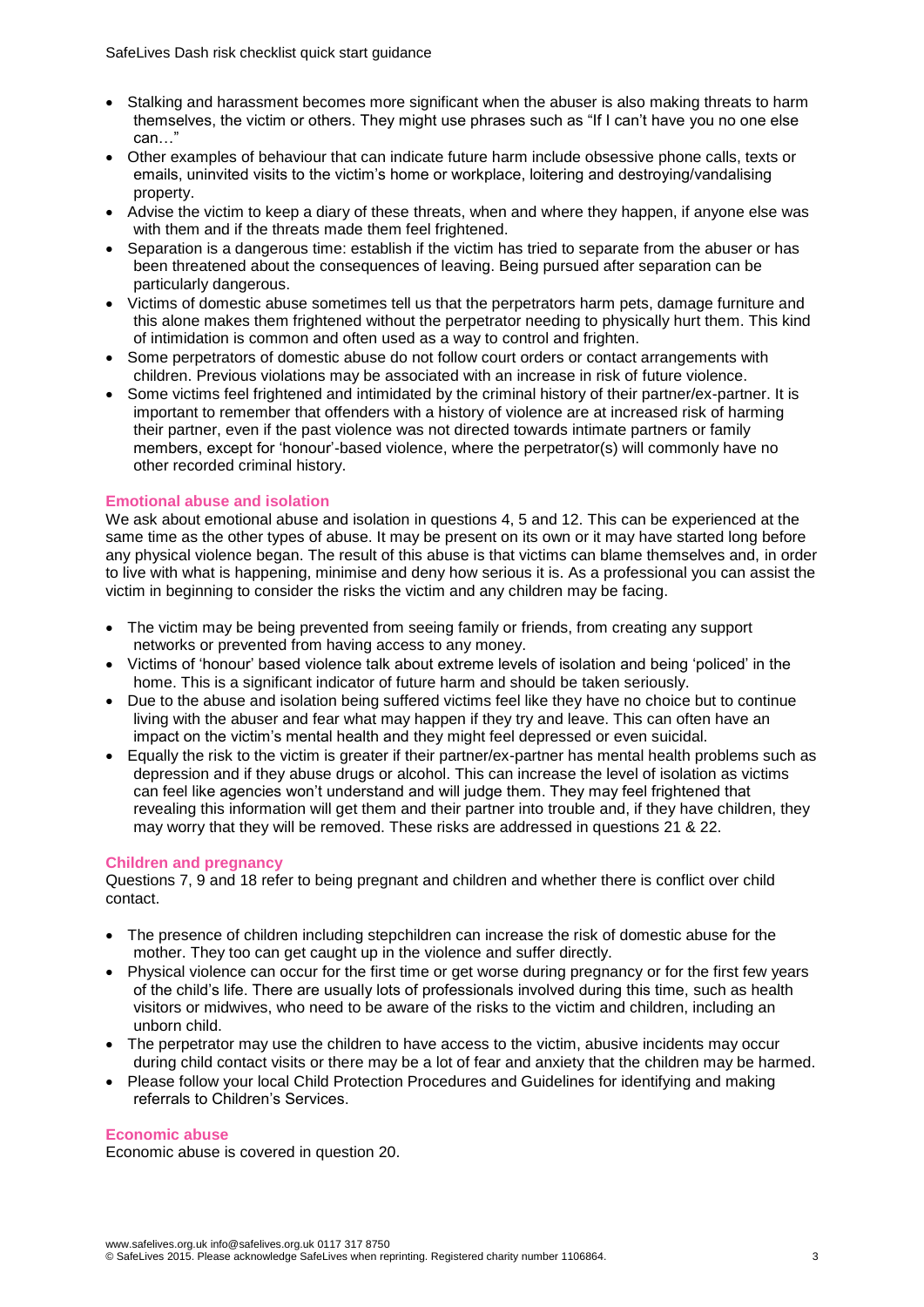- Victims of domestic abuse often tell us that they are financially controlled by their partners/expartners. Consider how the financial control impacts on the safety options available to them. For example, they may rely on their partner/ex-partner for an income or do not have access to benefits in their own right. The victim might feel like the situation has become worse since their partner/expartner lost their job.
- The Citizens Advice Bureau or the local specialist domestic abuse support service will be able to outline to the victim the options relating to their current financial situation and how they might be able to access funds in their own right.

We also have a library of resources and information about training for frontline practitioners at <http://safelives.org.uk/practice-support/resources-frontline-domestic-abuse-workers-and-idvas>

#### **Other Marac toolkits and resources**

If you or someone from your agency attends the Marac meeting, you can download a **Marac Representative's Toolkit** here:

[http://safelives.org.uk/sites/default/files/resources/Representatives%20toolkit\\_0.pdf.](http://safelives.org.uk/sites/default/files/resources/Representatives%20toolkit_0.pdf) This essential document troubleshoots practical issues around the whole Marac process.

#### Other **frontline Practitioner Toolkits** are also available from [http://safelives.org.uk/practice-](http://safelives.org.uk/practice-support/resources-marac-meetings/resources-people-referring)

[support/resources-marac-meetings/resources-people-referring.](http://safelives.org.uk/practice-support/resources-marac-meetings/resources-people-referring) These offer a practical introduction to Marac within the context of a professional role. Please signpost colleagues and other agency staff to these toolkits where relevant:

A&E Ambulance Service BAMER Services Children and Young People's Services Drug and Alcohol Education Fire and Rescue Services Family Intervention Projects Health Visitors, School Nurses & Community **Midwives** Housing Independent Domestic Violence Advisors

LGBT Services Marac Chair Marac Coordinator Mental Health Services for Adults Police Officer Probation Social Care Services for Adults Sexual Violence Services Specialist Domestic Violence Services Victim Support Women's Safety Officer

For additional information and materials on Multi-agency risk assessment conferences (Maracs), please see the

[http://safelives.org.uk/sites/default/files/resources/The%20principles%20of%20an%20effective%20MAR](http://safelives.org.uk/sites/default/files/resources/The%20principles%20of%20an%20effective%20MARAC%20%28principles%20only%29%20FINAL.pdf) [AC%20%28principles%20only%29%20FINAL.pdf.](http://safelives.org.uk/sites/default/files/resources/The%20principles%20of%20an%20effective%20MARAC%20%28principles%20only%29%20FINAL.pdf) This provides guidance on the Marac process and forms the basis of the Marac quality assurance process and national standards for Marac.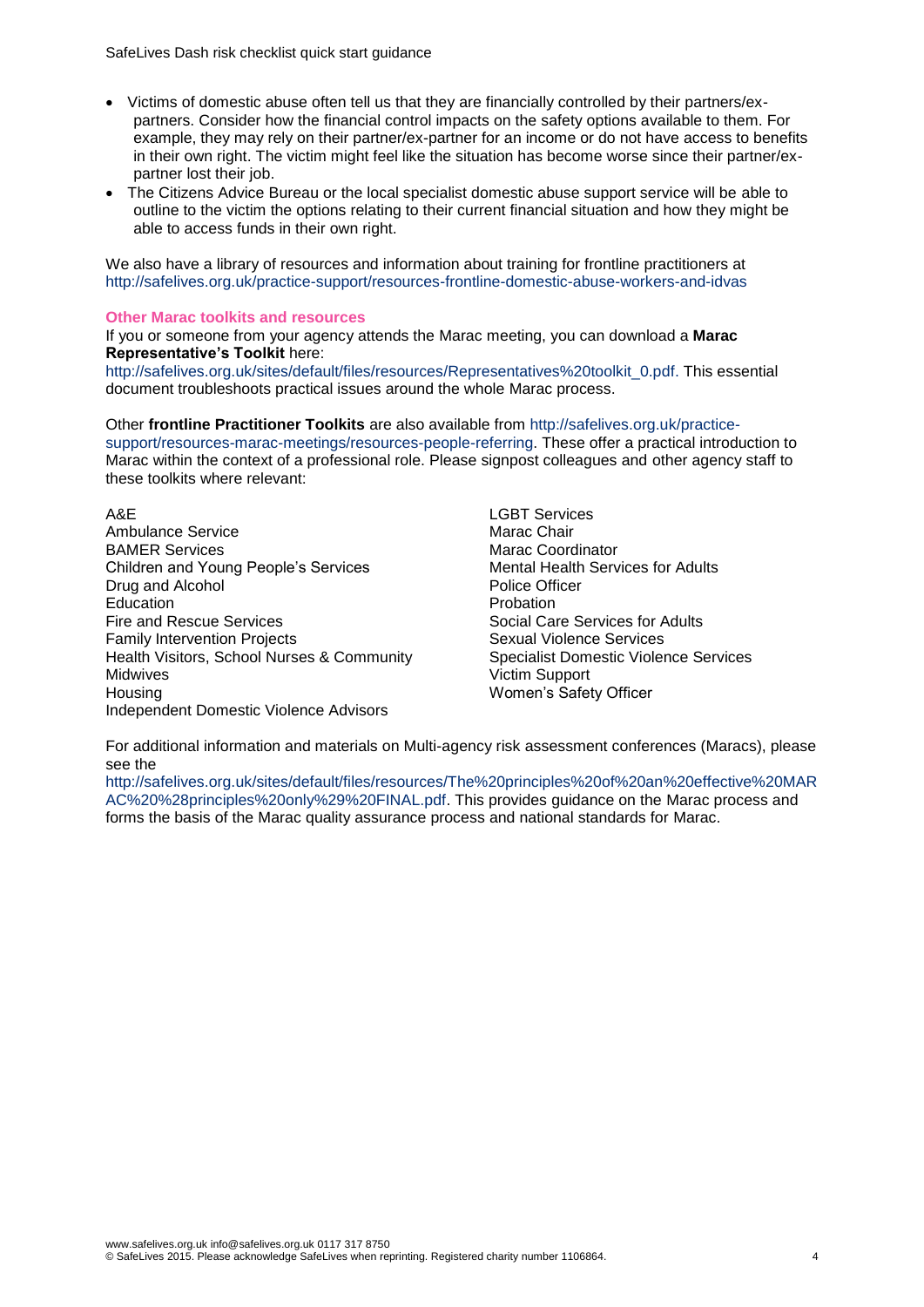



# **SafeLives Dash risk checklist**

## **Aim of the form**

- To help front line practitioners identify high risk cases of domestic abuse, stalking and 'honour' based violence.
- To decide which cases should be referred to Marac and what other support might be required. A completed form becomes an active record that can be referred to in future for case management.
- $\bullet$  To offer a common tool to agencies that are part of the Marac<sup>1</sup> process and provide a shared understanding of risk in relation to domestic abuse, stalking and 'honour'-based violence.
- To enable agencies to make defensible decisions based on the evidence from extensive research of cases, including domestic homicides and 'near misses', which underpins most recognised models of risk assessment.

### **How to use the form**

Before completing the form for the first time we recommend that you read the full practice guidance and FAQs. These can be downloaded from: [http://safelives.org.uk/sites/default/files/resources/FAQs%20](http://safelives.org.uk/sites/default/files/resources/FAQs%20%0babout%20Dash%20FINAL.pdf) [about%20Dash%20FINAL.pdf.](http://safelives.org.uk/sites/default/files/resources/FAQs%20%0babout%20Dash%20FINAL.pdf) Risk is dynamic and can change very quickly. It is good practice to review the checklist after a new incident.

### **Recommended referral criteria to Marac**

- 1. **Professional judgement:** if a professional has serious concerns about a victim's situation, they should refer the case to Marac. There will be occasions where the particular context of a case gives rise to serious concerns even if the victim has been unable to disclose the information that might highlight their risk more clearly. *This could reflect extreme levels of fear, cultural barriers to disclosure, immigration issues or language barriers particularly in cases of 'honour'-based violence.* This judgement would be based on the professional's experience and/or the victim's perception of their risk even if they do not meet criteria 2 and/or 3 below.
- 2. **'Visible High Risk':** the number of 'ticks' on this checklist. If you have ticked 14 or more 'yes' boxes the case would normally meet the Marac referral criteria.
- 3. **Potential Escalation:** the number of police callouts to the victim as a result of domestic violence in the past 12 months. This criterion can be used to identify cases where there is not a positive identification of a majority of the risk factors on the list, but where abuse appears to be escalating and where it is appropriate to assess the situation more fully by sharing information at Marac. It is common practice to start with 3 or more police callouts in a 12 month period but **this will need to be reviewed** depending on your local volume and your level of police reporting.

Please pay particular attention to a practitioner's professional judgement in all cases. The results from a checklist are not a definitive assessment of risk. They should provide you with a structure to inform your judgement and act as prompts to further questioning, analysis and risk management whether via a Marac or in another way. **The responsibility for identifying your local referral threshold rests with your local Marac.** 

### **What this form is not**

This form will provide valuable information about the risks that children are living with but it is not a full risk assessment for children. The presence of children increases the wider risks of domestic violence and step children are particularly at risk. If risk towards children is highlighted you should consider what referral you need to make to obtain a full assessment of the children's situation.

<sup>1&</sup>lt;br><sup>1</sup> For further information about Marac please refer to the 10 principles of an effective Marac:

<sup>©</sup> SafeLives 2015. Please acknowledge SafeLives when reprinting. Registered charity number 1106864. 5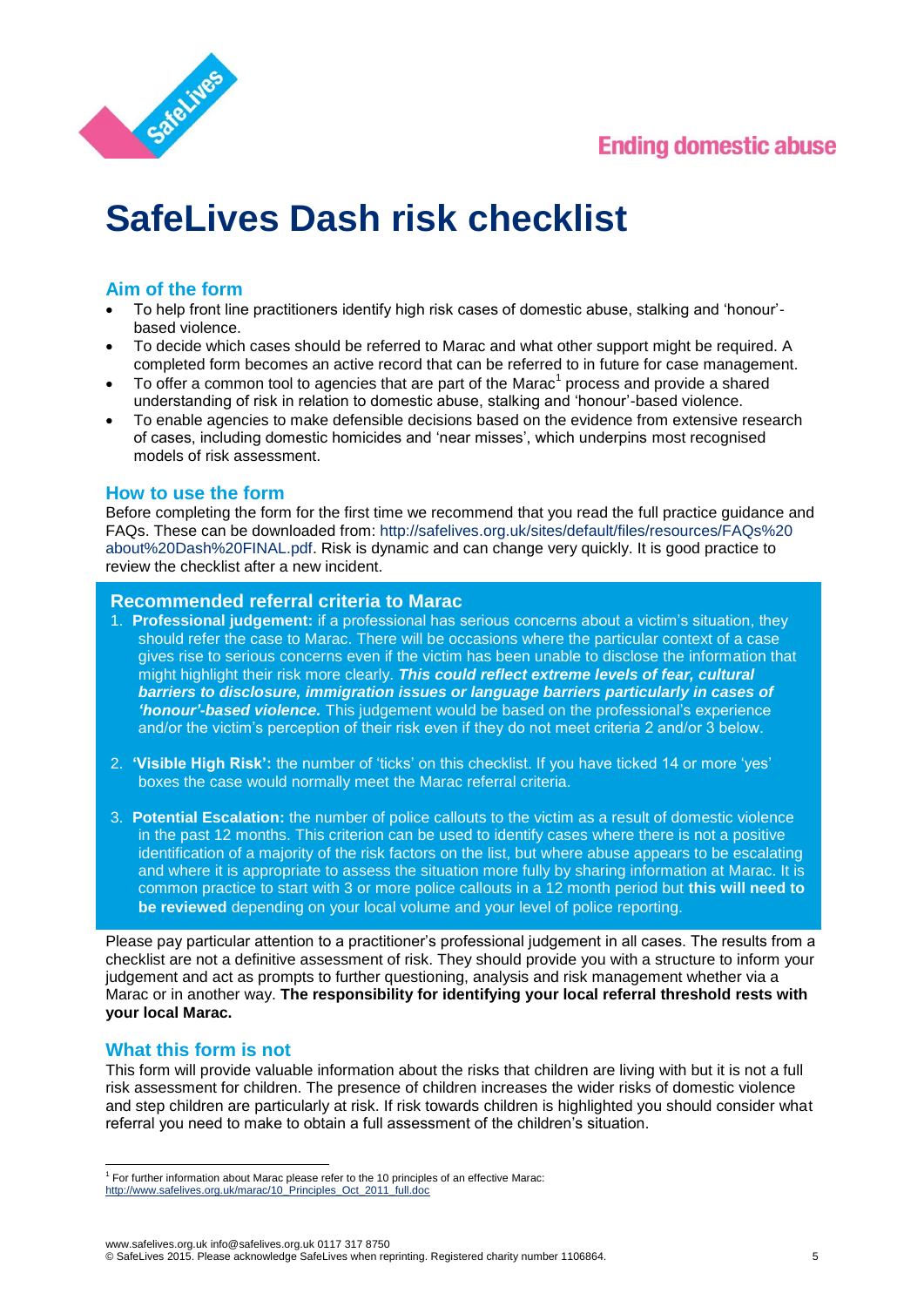## **SafeLives Dash risk checklist for use by Idvas and other non-police agencies<sup>2</sup> for identification of risks when domestic abuse, 'honour'- based violence and/or stalking are disclosed**

| Please explain that the purpose of asking these questions is for the<br>safety and protection of the individual concerned.                                                                                                                                                           |                          |                          |                   |                                                                            |
|--------------------------------------------------------------------------------------------------------------------------------------------------------------------------------------------------------------------------------------------------------------------------------------|--------------------------|--------------------------|-------------------|----------------------------------------------------------------------------|
| Tick the box if the factor is present. Please use the comment box at<br>the end of the form to expand on any answer.<br>It is assumed that your main source of information is the victim. If<br>this is not the case, please indicate in the right hand column                       | YES                      | $\overline{2}$           | DON'T KNOW        | <b>State source of</b><br>info if not the<br>victim<br>(eg police officer) |
| 1. Has the current incident resulted in injury?                                                                                                                                                                                                                                      |                          |                          |                   |                                                                            |
| Please state what and whether this is the first injury.                                                                                                                                                                                                                              |                          | $\blacksquare$           | $\vert \ \ \vert$ |                                                                            |
| 2. Are you very frightened?<br>Comment:                                                                                                                                                                                                                                              | $\overline{\phantom{0}}$ | $\mathcal{L}$            | $\vert \ \ \vert$ |                                                                            |
| 3. What are you afraid of? Is it further injury or violence?<br>Please give an indication of what you think [name of abuser(s)]<br>might do and to whom, including children.<br>Comment:                                                                                             | $\overline{\phantom{a}}$ | $\overline{\phantom{a}}$ | $\mathcal{L}$     |                                                                            |
| 4. Do you feel isolated from family/friends?<br>le, does [name of abuser(s)] try to stop you from seeing<br>friends/family/doctor or others?<br>Comment:                                                                                                                             | $\mathcal{L}$            | $\mathcal{A}$            | ×.                |                                                                            |
| 5. Are you feeling depressed or having suicidal thoughts?                                                                                                                                                                                                                            |                          | $\blacksquare$           | $\vert \ \ \vert$ |                                                                            |
| 6. Have you separated or tried to separate from [name of<br>abuser(s)] within the past year?                                                                                                                                                                                         |                          | ┓                        | $\vert \ \ \vert$ |                                                                            |
| 7. Is there conflict over child contact?                                                                                                                                                                                                                                             |                          | $\blacksquare$           | $\Box$            |                                                                            |
| 8. Does [name of abuser(s)] constantly text, call, contact, follow,<br>stalk or harass you?<br>Please expand to identify what and whether you believe that this is<br>done deliberately to intimidate you? Consider the context and<br>behaviour of what is being done.              |                          | $\mathcal{A}$            | ×.                |                                                                            |
| 9. Are you pregnant or have you recently had a baby (within the                                                                                                                                                                                                                      | $\overline{\phantom{a}}$ | $\blacksquare$           | $\Box$            |                                                                            |
| last 18 months)?<br>10. Is the abuse happening more often?                                                                                                                                                                                                                           |                          |                          |                   |                                                                            |
| 11. Is the abuse getting worse?                                                                                                                                                                                                                                                      |                          |                          |                   |                                                                            |
| 12. Does [name of abuser(s)] try to control everything you do<br>and/or are they excessively jealous?<br>For example: in terms of relationships; who you see; being 'policed'<br>at home; telling you what to wear. Consider 'honour'-based violence<br>(HBV) and specify behaviour. |                          |                          |                   |                                                                            |
| 13. Has [name of abuser(s)] ever used weapons or objects to hurt<br>you?                                                                                                                                                                                                             | $\blacksquare$           | $\Box$                   | $\Box$            |                                                                            |
| 14. Has [name of abuser(s)] ever threatened to kill you or someone<br>else and you believed them?<br>If yes, tick who:<br>You<br>$\Box$<br>Children<br>П<br>Other (please specify)<br>$\Box$                                                                                         |                          |                          |                   |                                                                            |

l  $^2$  Note: This checklist is consistent with the ACPO endorsed risk assessment model DASH 2009 for the police service.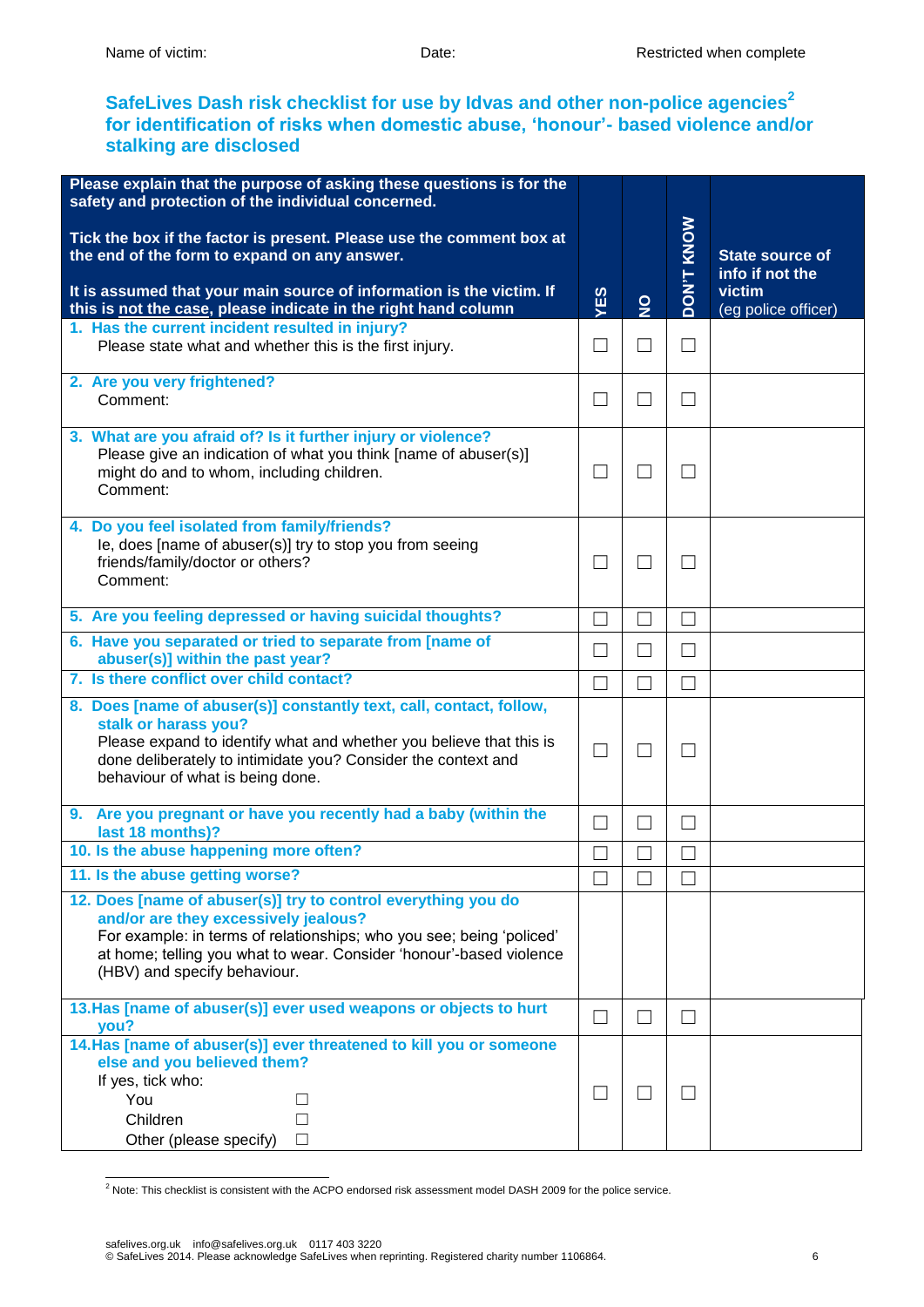| Tick the box if the factor is present. Please use the comment box at<br>the end of the form to expand on any answer.                                                                                                                                                                                                                                     | YES    | $\overline{2}$ | <b>NOMYL</b><br>KNOW     | <b>State source of</b><br>info |
|----------------------------------------------------------------------------------------------------------------------------------------------------------------------------------------------------------------------------------------------------------------------------------------------------------------------------------------------------------|--------|----------------|--------------------------|--------------------------------|
| 15. Has [name of abuser(s)] ever attempted to strangle / choke /<br>suffocate / drown you?                                                                                                                                                                                                                                                               | $\Box$ | П              |                          |                                |
| 16. Does [name of abuser(s)] do or say things of a sexual nature<br>that make you feel bad or that physically hurt you or someone<br>else?<br>If someone else, specify who.                                                                                                                                                                              | $\Box$ | $\Box$         | $\overline{\phantom{a}}$ |                                |
| 17. Is there any other person who has threatened you or who you<br>are afraid of?<br>If yes, please specify whom and why. Consider extended family if<br>HBV.                                                                                                                                                                                            | $\Box$ | $\mathbf{L}$   |                          |                                |
| 18. Do you know if [name of abuser(s)] has hurt anyone else?<br>Consider HBV. Please specify whom, including the children, siblings<br>or elderly relatives:<br>Children<br>Another family member<br>□<br>Someone from a previous relationship<br>$\Box$<br>Other (please specify)                                                                       | $\Box$ | $\Box$         | $\overline{\phantom{a}}$ |                                |
| 19. Has [name of abuser(s)] ever mistreated an animal or the family<br>pet?                                                                                                                                                                                                                                                                              | $\Box$ | $\Box$         | $\vert \ \ \vert$        |                                |
| 20. Are there any financial issues?<br>For example, are you dependent on [name of abuser(s)] for<br>money/have they recently lost their job/other financial issues?                                                                                                                                                                                      | $\Box$ | ⊔              | $\vert \ \ \vert$        |                                |
| 21. Has [name of abuser(s)] had problems in the past year with<br>drugs (prescription or other), alcohol or mental health leading<br>to problems in leading a normal life?<br>If yes, please specify which and give relevant details if known.<br>Drugs<br>Alcohol<br>Mental health<br>22. Has [name of abuser(s)] ever threatened or attempted suicide? |        |                |                          |                                |
| 23. Has [name of abuser(s)] ever broken bail/an injunction and/or<br>formal agreement for when they can see you and/or the<br>children?<br>You may wish to consider this in relation to an ex-partner of the<br>perpetrator if relevant.                                                                                                                 |        |                |                          |                                |
| <b>Bail conditions</b><br>$\Box$<br>Non Molestation/Occupation Order<br>Child contact arrangements<br><b>Forced Marriage Protection Order</b><br>$\Box$<br>Other                                                                                                                                                                                         |        |                |                          |                                |
| 24. Do you know if [name of abuser(s)] has ever been in trouble with<br>the police or has a criminal history?<br>If yes, please specify:<br>Domestic abuse<br>Sexual violence<br>Other violence<br>Other<br>П                                                                                                                                            | $\Box$ | I.             |                          |                                |
| <b>Total 'yes' responses</b>                                                                                                                                                                                                                                                                                                                             |        |                |                          |                                |